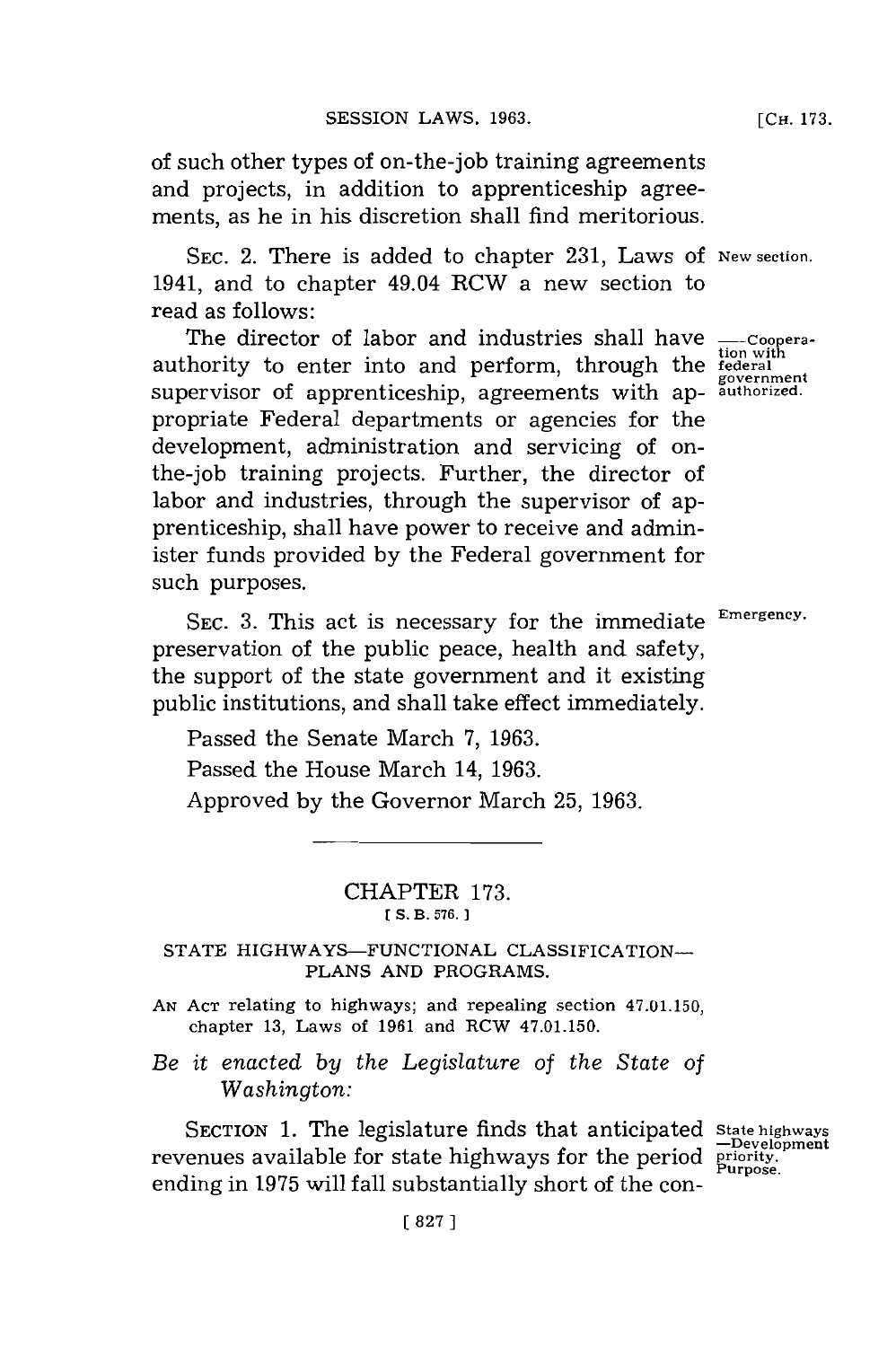CH. **73.]SESSION** LAWS, **1963.**

struction needs for the same period. It is the purpose of this act to establish a policy of priority programing for highway development having as its basis the rational selection of projects according to factual need, systematically scheduled to carry out defined objectives within limits of money and manpower, and fixed in advance with reasonable flexibility to meet changed conditions.

**State highways -Development priority. Study and classifications to be made.**

SEC. 2. The state highway commission is hereby directed to conduct an engineering and traffic analysis of the entire state highway system and based thereon to subdivide all state highways other than the national system of interstate and defense highways into four functional classes according to the **f** ollowing criteria:

**(1)** "Principal state highway system" shall include those highways having as a principal purpose the connecting as directly as feasible all cities or unincorporated urban centers of twenty thousand or more population. The principal state highway system shall comprise not to exceed twenty percent of the total state highway mileage other than the interstate system.

(2) "Major state highway system" shall include those highways, having as a principal purpose the connecting of all remaining cities and towns or urban centers of one thousand or more population, or serving as major tourist, commercial or industrial routes. The major state highway system shall comprise not to exceed thirty-five percent of the total state highway mileage other than the interstate system.

**(3)** "Collector state highway system" shall include those highways having as a principal purpose the servicing of remaining populated areas within reasonably spaced distances. The collector state highway system shall comprise not to exceed thirty-five percent of the total state highway mileage other than the interstate system.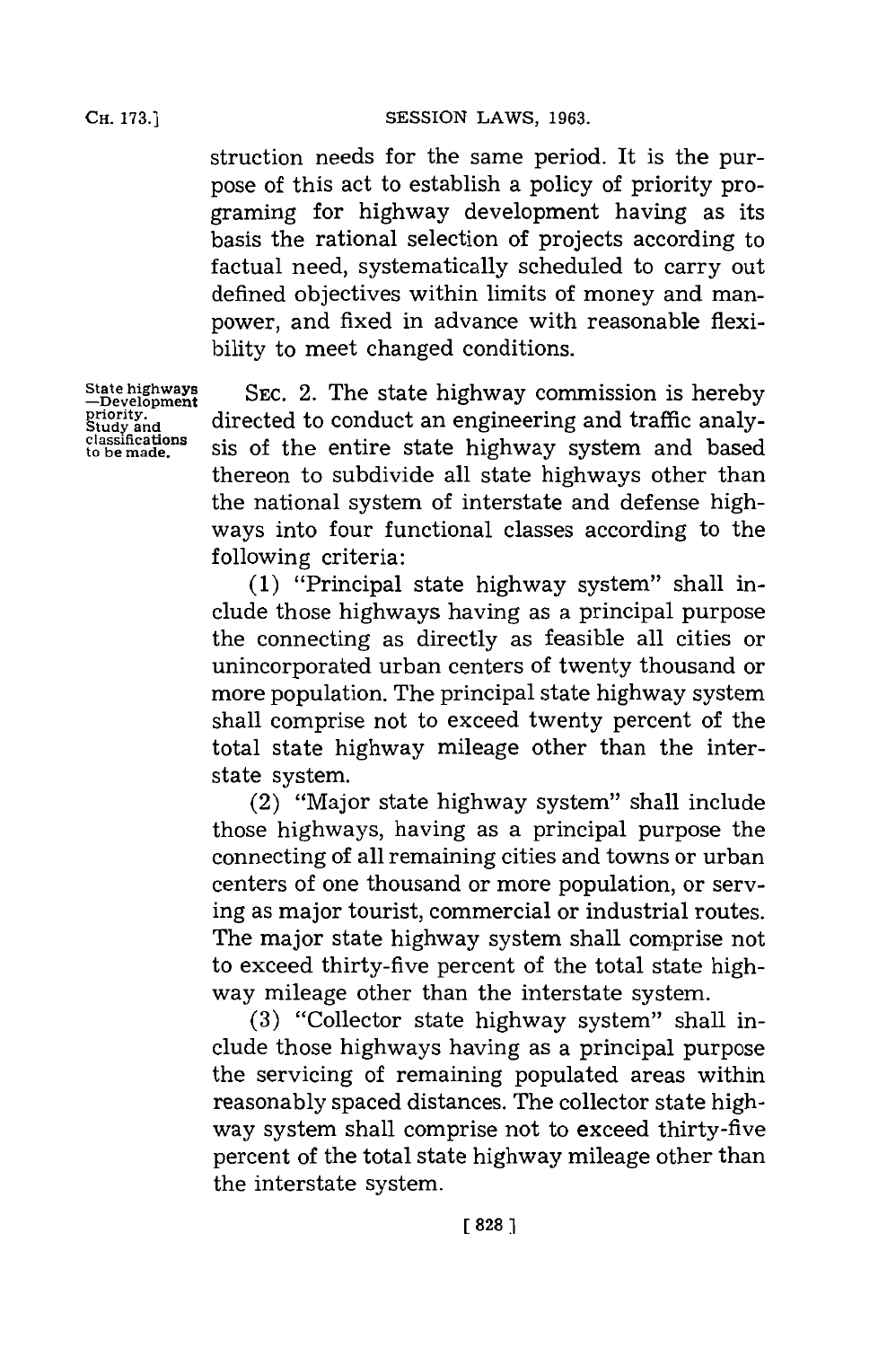(4) "Other state highway system" shall include all state highways not classified as a part of any of the systems described hereinabove.

SEC. 3. The state highway commission shall adopt objectives a long range plan for highway improvements, specifying highway planning objectives to be accomplished **by 1975,** within the framework of revenue estimates for such period. The plan initially shall be based upon the construction needs for state highways as reported in **"A** Report on Needs of the State Highway System" **by** the Washington state highway commission dated July **1, 1960.** The long range objectives for the period ending in **1975** shall be as **follows:**

**(1)** One hundred percent completion of the presently established national system of interstate and defense highways;

(2) One hundred percent completion of the construction needs of those highways classified as a part of the principal state highway system;

**(3)** Declining percentages of completion of construction needs of those highways classified respectively as the major state highway system, the collector state highway system and the other state highway system.

**SEC.** 4. Prior to July **1, 1965,** the state highway commission shall adopt and thereafter shall periodically revise a comprehensive highway construction program for the ensuing six years, which shall allocate to each of the four functional classes of state highways that percentage of the estimated available construction funds (not including funds expended on the national system of interstate and defense highways) as will be necessary to accomplish the commission's long range plan for highway improvements.

**Construction program to be adopted.**

**plan to be**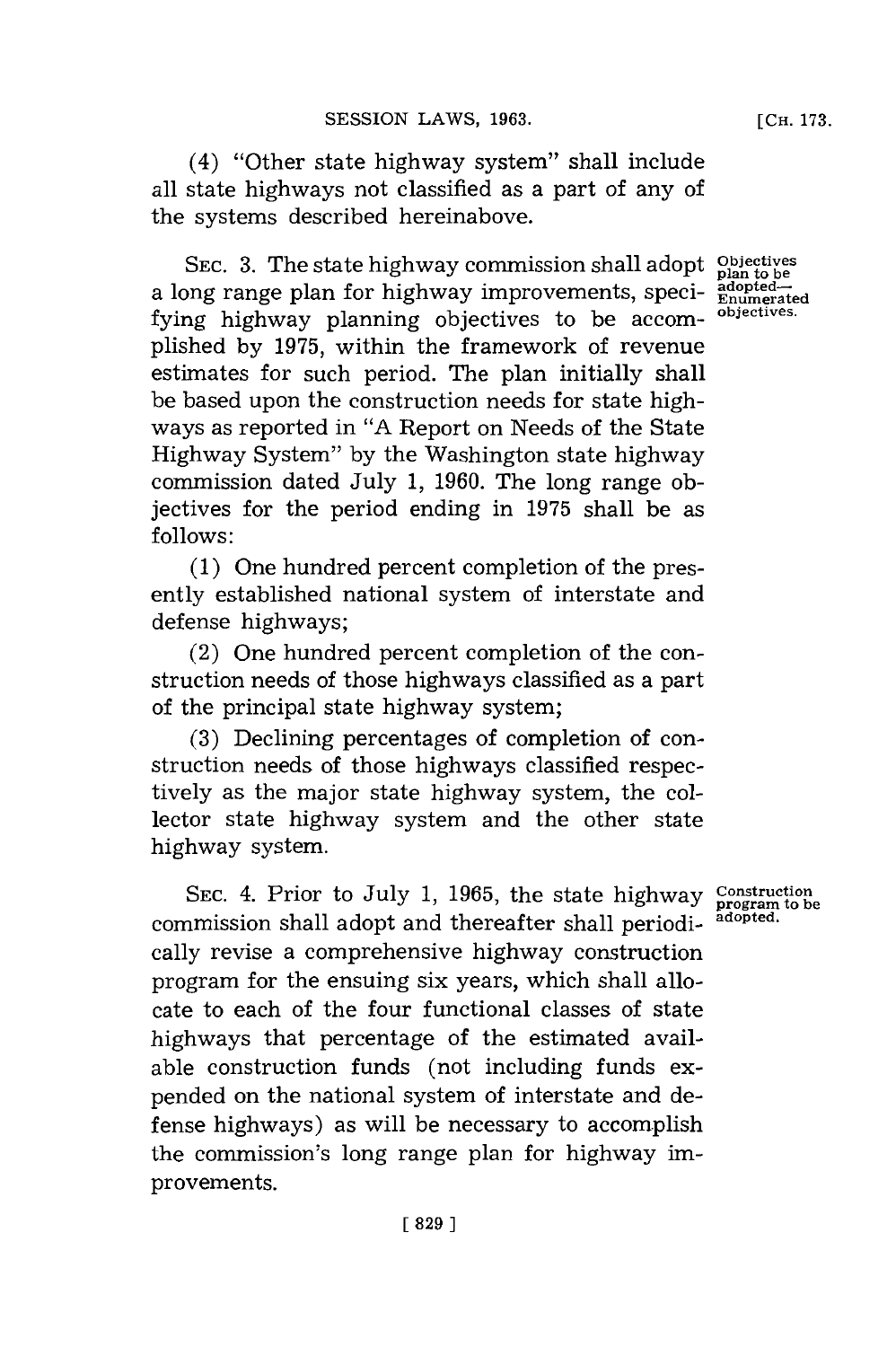SESSION LAWS, 1963.

**State highways -Development** priority.<br>Standards for **construction program-Program revision.**

**SEC. 5.** The six year comprehensive highway construction program shall contain a priority construction program for each functional class of highways, including the national system of interstate and defense highways, within the budget limits established for each class. Selection of specific improvement projects for the six year program shall be based on the rating of each highway section proposed to be improved in relation to other highway sections within the same functional class, taking into account the **f** ollowing:

**(1)** Its structural ability to carry loads imposed upon it;

(2) Its capacity to move traffic at reasonable speeds without undue congestion;

**(3)** Its adequacy of alignment and related geometrics; and

(4) Its accident experience.

**(5)** Its fatal accident experience.

The six year construction program shall remain flexible and subject to continual revision **by** the commission as conditions change. The program shall be extended for an additional year, to six years in the future, on July 1st of each year.

SEC. **6.** The state highway commission shall prepare and present to the governor and to the legislature at the time of its convening, a summary of its proposed construction program **by** functional class of highways including the national system of interstate and defense highways for the ensuing six years. The portion of the proposed construction program scheduled for completion during the ensuing biennium shall be shown in detail.

**Biennial budget report to governor. legislature.**

**SEC. 7.** The state highway commission shall prepare and present to the governor and to the legislature at the time of its convening, a recommended budget for the ensuing biennium. The biennial

**Biennial**